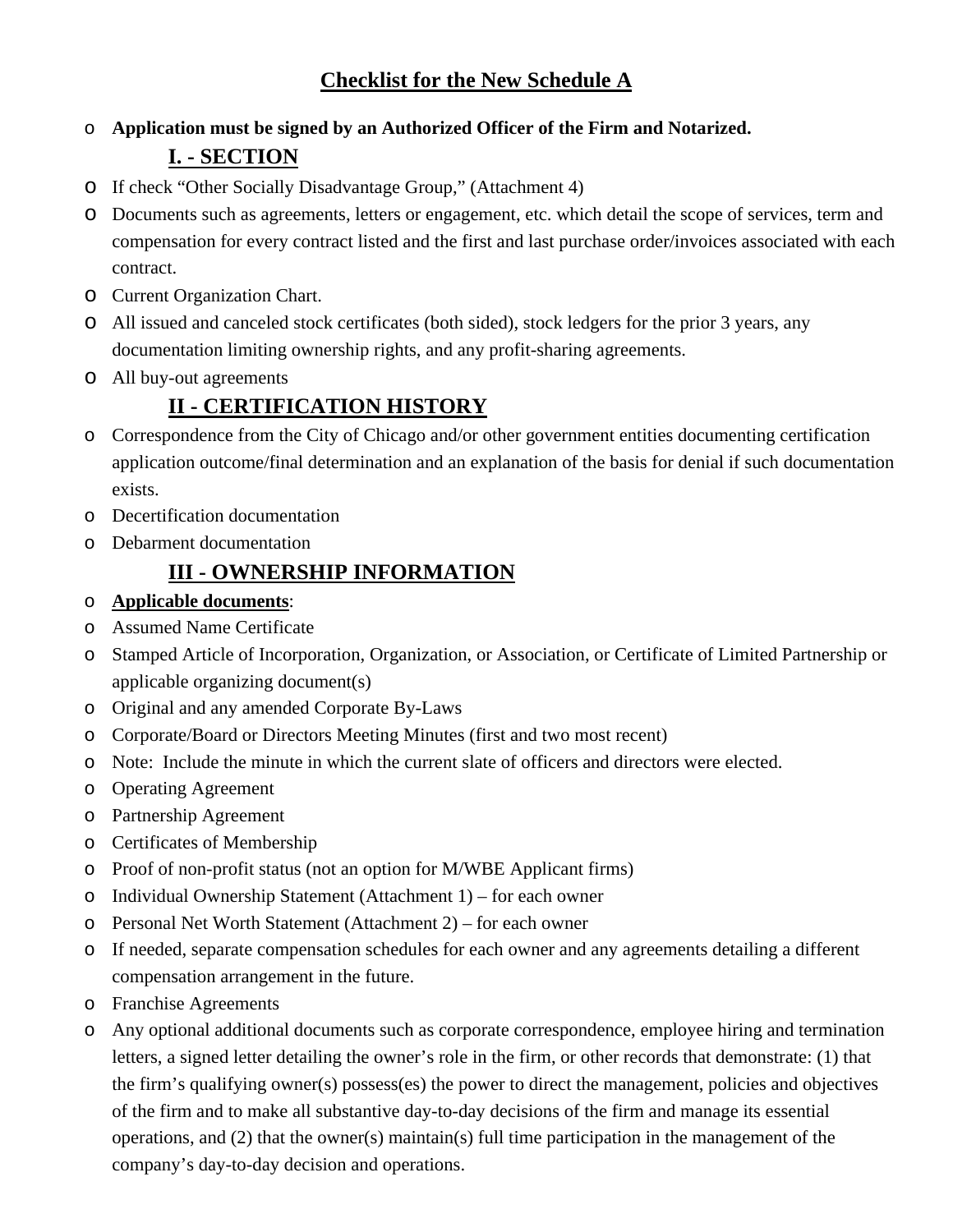# **Checklist for the New Schedule A**

### **IV - EMPLOYEE INFORMATION**

- o Most recent 4 weeks of payrolls, including all employee and management
- o If needed, separate compensation schedules for each officer, director and/or person in senior management and any agreements detailing a different compensation arrangement in the future.
- o A table or list identifying any full time or part time employees who have worked in the trades in the last year, specifying which trades and the number of employees in each trade.
- o A table or list identifying any seasonal or contract employees who have worked in the trades, specifying which trades and the number of employees in each trades (document the most active period in the last year using a minimum of 4 months to date).

# **V - FACILITY INFORMATION**

- o Lease agreements (with contact information for the landlord), including a copy of the most recent lease payment.
- o Proof of ownership (deed, mortgage agreement or property tax bill)

# **VI - FINANCIAL INFORMATION**

- o Most recent bank statement for all account(s) used by the firm
- o All bank signature card(s) and/or corporate resolution regarding access to accounts and signatory (ies).
- o Three years of W-2 or 1099 forms for each employee who met the specified earning threshold (#8).
- o Three years of federal and state corporate tax returns for Applicant firm and all **Affiliates** or, if not applicable.
- o Three years of the most recent U.S. individual income tax returns including ALL attachments and schedule.
- o Three years of the highest level of financial statement available: audited, reviewed, or complied, including a balance sheet and a statement of income prepared by an independent certified public accountant. – **Note:** If these documents do not exist, the Applicant firm must certify that the fact and provide a written explanation along with whatever financial document are available.
- o Loan Agreements from the last three years for amount greater than or equal to \$10,000.
- o Line of Credit and/or Letters of Credit.
- o Documents that outline bond limits
- o Certificate of Insurance